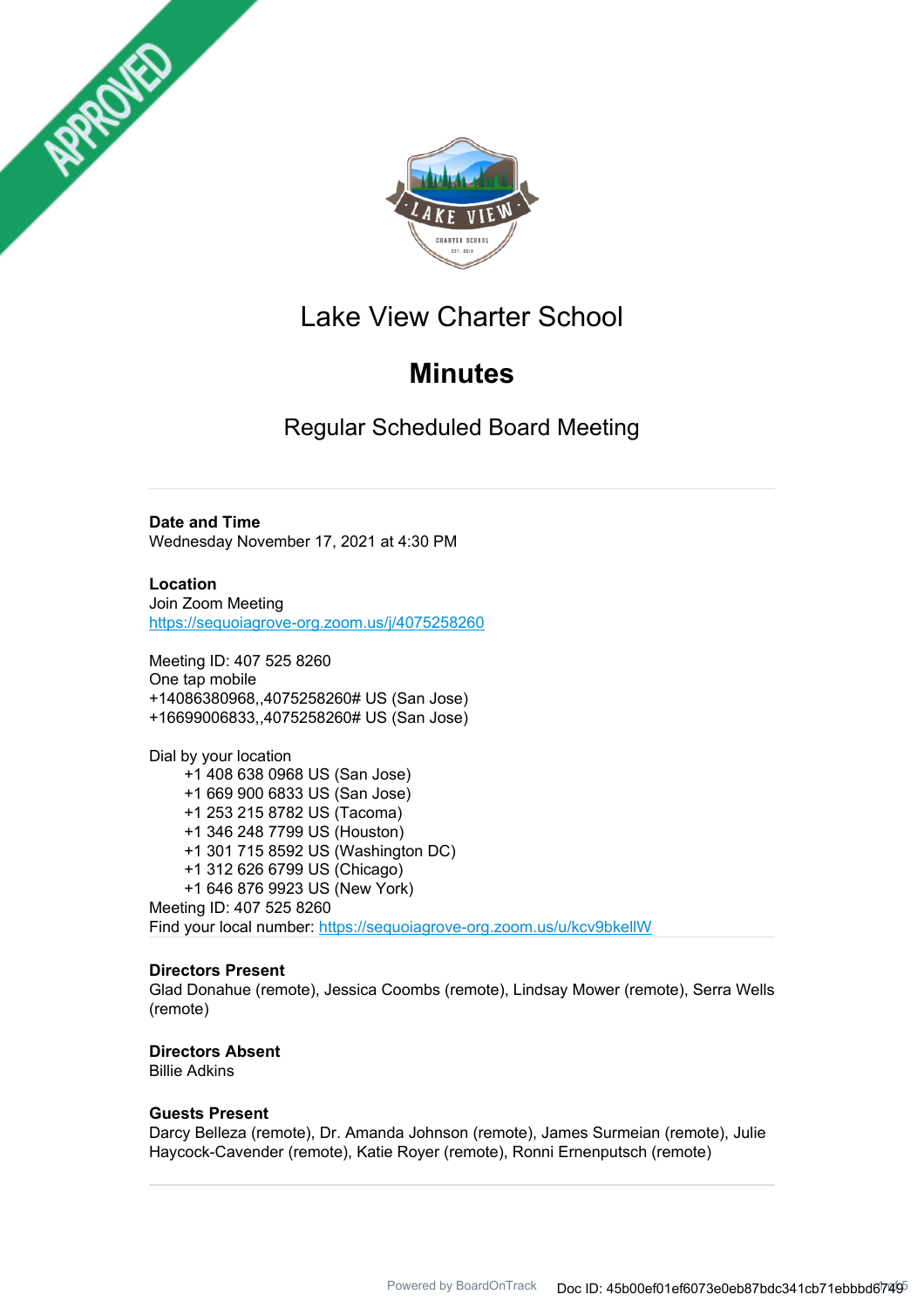## **I. Opening Items**

## **A. Record Attendance**

#### **B. AB 361 Report of Findings**

Jessica Coombs made a motion to continue virtual board meetings per AB 361 Report of Findings. Serra Wells seconded the motion. The board **VOTED** unanimously to approve the motion.

#### **C. Call the Meeting to Order**

Lindsay Mower called a meeting of the board of directors of Lake View Charter School to order on Wednesday Nov 17, 2021 at 4:33 PM.

## **D. Approval of the Agenda**

Lindsay Mower made a motion to approve the Agenda. Glad Donahue seconded the motion. The board **VOTED** unanimously to approve the motion.

## **E. Public Comments**

No public comments.

#### **F. Approve Minutes**

Serra Wells made a motion to approve the minutes from Regular Scheduled Board Meeting on 10-20-21. Glad Donahue seconded the motion. The board **VOTED** unanimously to approve the motion.

#### **G. Executive Director's Report**

Ronni Ernenputsch presented the Diversity, Inclusion and Growth (DIG) slides. Julie Haycock-Cavender presented the *Executive Director's Report.*

#### **II. Finances**

## **A. First Interim Report**

Glad Donahue made a motion to approve the First Interim Report. Lindsay Mower seconded the motion. Jim Surmeian presented the First Interim Report. The board **VOTED** unanimously to approve the motion.

#### **B. Shared Staff Memorandum of Understanding Update**

Lindsay Mower made a motion to approve the Shared Staff Memorandum of Understanding Update. Serra Wells seconded the motion. Dr. Amanda Johnson presented the Shared Staff Memorandum of Understanding Update. The board **VOTED** unanimously to approve the motion.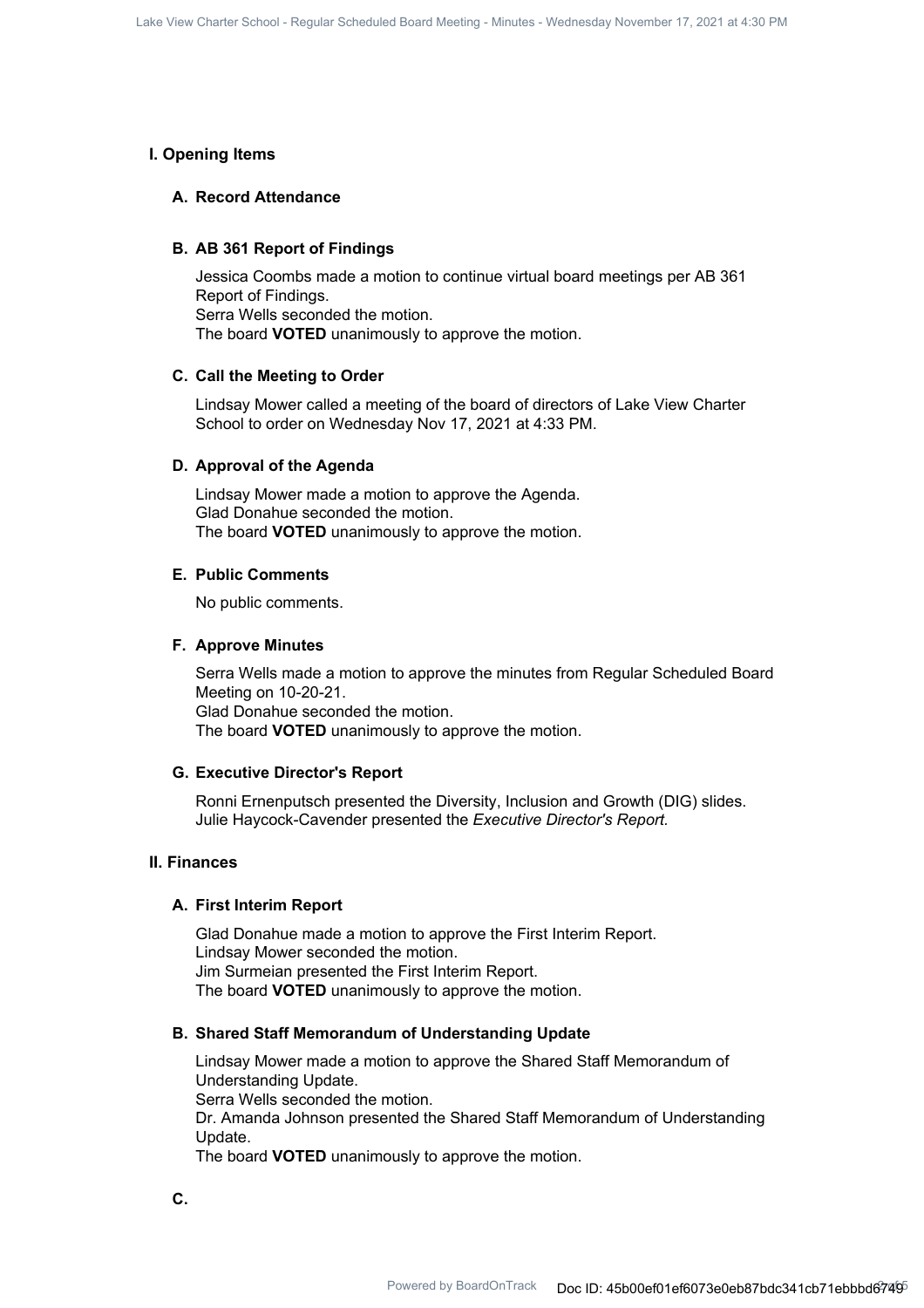## **Shared Staff Memorandum of Understanding with Central for HSVA Update**

Glad Donahue made a motion to approve the Shared Staff Memorandum of Understanding with Central for HSVA update. Serra Wells seconded the motion. Dr. Amanda Johnson presented the Shared Staff Memorandum of Understanding with Central for HSVA update. The board **VOTED** to approve the motion.

#### **Roll Call**

Billie Adkins Absent Glad Donahue Aye Serra Wells Aye Lindsay Mower Aye Jessica Coombs Aye

## **III. Operations**

## **A. Safe to Return to In-Person Instruction Plan**

Julie Haycock-Cavender presented the Safe to Return to In-Person Instruction Plan.

## **B. Vote to Open Public Hearing for Safe to Return to In-Person Instruction Plan**

Lindsay Mower made a motion to Open Public Hearing for Safe to Return to In-Person Instruction Plan. . Jessica Coombs seconded the motion. The board **VOTED** unanimously to approve the motion.

## **C. Public Hearing on Safe to Return to In-Person Instruction Plan**

No public comments.

## **D. Vote to Close Public Hearing**

Lindsay Mower made a motion to Close Public Hearing on Safe to Return to In-Person Instruction Plan. . Glad Donahue seconded the motion. The board **VOTED** unanimously to approve the motion.

## **E. COVID-19 Schoolwide Health and Safety Plan- Version 3**

Serra Wells made a motion to approve the COVID-19 Schoolwide Health and Safety Plan- Version 3. Glad Donahue seconded the motion. Julie Haycock-Cavender presented the COVID-19 Schoolwide Health and Safety Plan- Version 3. The board **VOTED** unanimously to approve the motion.

## **F. COVID-19 Decision Forest**

Julie Haycock-Cavender presented the COVID-19 Decision Forest.

## **G. Record Retention Policy**

Lindsay Mower made a motion to approve the Record Retention Policy. Glad Donahue seconded the motion.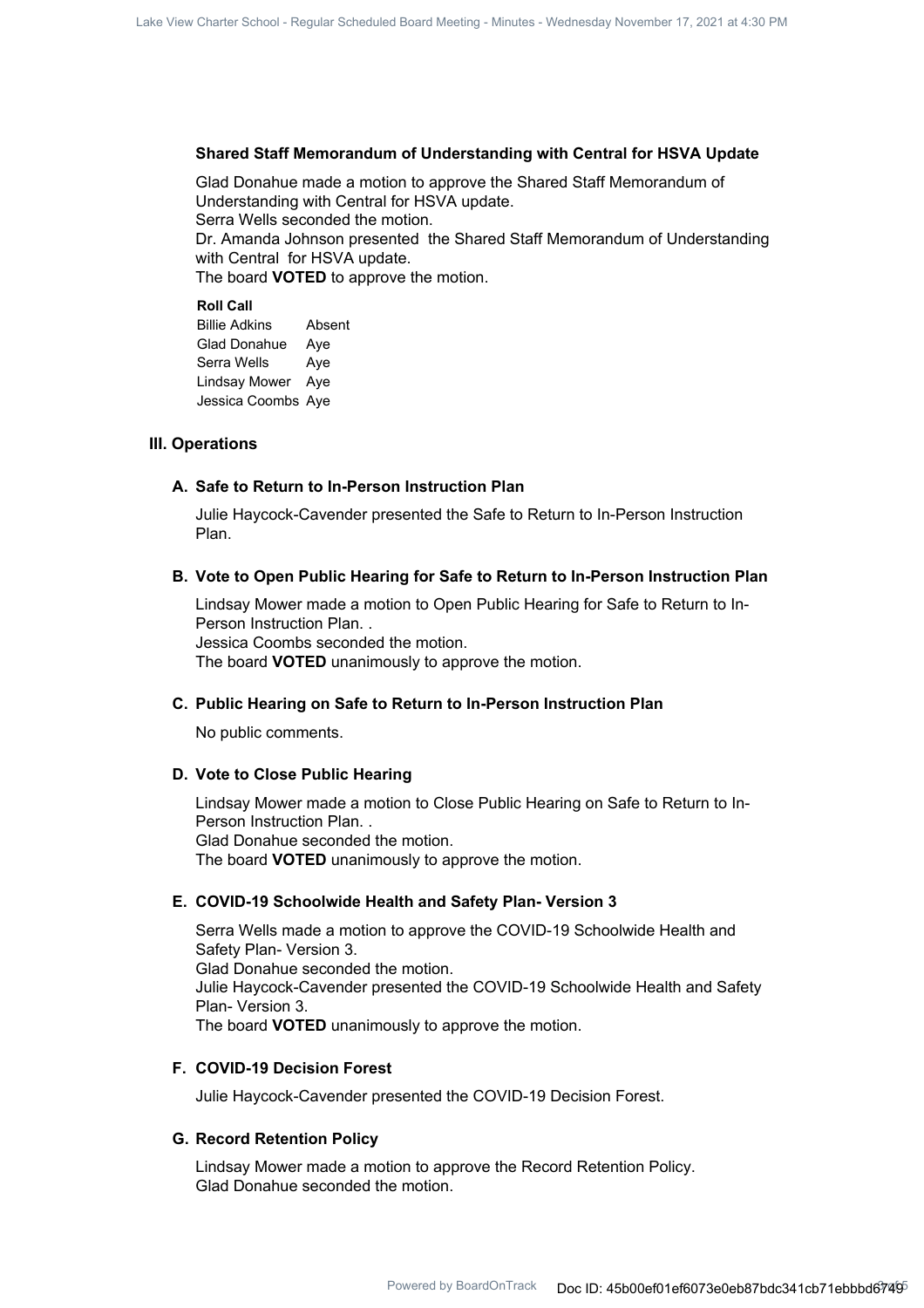Julie Haycock Cavender presented the Record Retention Policy. The board **VOTED** unanimously to approve the motion.

#### **IV. Academic Excellence**

### **A. English Learner Master Plan 2021-2022**

Glad Donahue made a motion to approve the English Learner Master Plan 2021- 2022.

Serra Wells seconded the motion.

Julie Haycock-Cavender presented the English Learner Master Plan 2021-2022. The board **VOTED** unanimously to approve the motion.

### **B. Work Sample Policy**

Glad Donahue made a motion to approve the Work Sample Policy. Jessica Coombs seconded the motion. Julie Haycock-Cavender presented the Work Sample Policy. The board **VOTED** unanimously to approve the motion.

#### **C. Non-Compliance Policy**

Lindsay Mower made a motion to approve the Non-Compliance Policy. Glad Donahue seconded the motion. Julie Haycock-Cavender presented the Non-Compliance Policy. The board **VOTED** unanimously to approve the motion.

### **D. Independent Study Policy**

Serra Wells made a motion to approve the Independent Study Policy. Lindsay Mower seconded the motion. Julie Haycock-Cavender presented the Independent Study Policy. The board **VOTED** unanimously to approve the motion.

## **V. Governance**

## **A. Discussion and Potential Action on Use of Consent Agenda**

Lindsay Mower made a motion to approve the use of Consent Agenda. Glad Donahue seconded the motion. Julie Haycock-Cavender presented the Use of Consent Agenda. The board **VOTED** unanimously to approve the motion.

### **B. Conflict of Interest Code**

Serra Wells made a motion to approve the Conflict of Interest Code. Jessica Coombs seconded the motion.

 $\cdot$ 

The board **VOTED** unanimously to approve the motion.

## **VI. Closing Items**

#### **A. Board of Director's Comments & Requests**

Serra Wells would like to consider changing the name of Thanksgiving on our school calendar. Staff will add it to the December Governing Board meeting for discussion.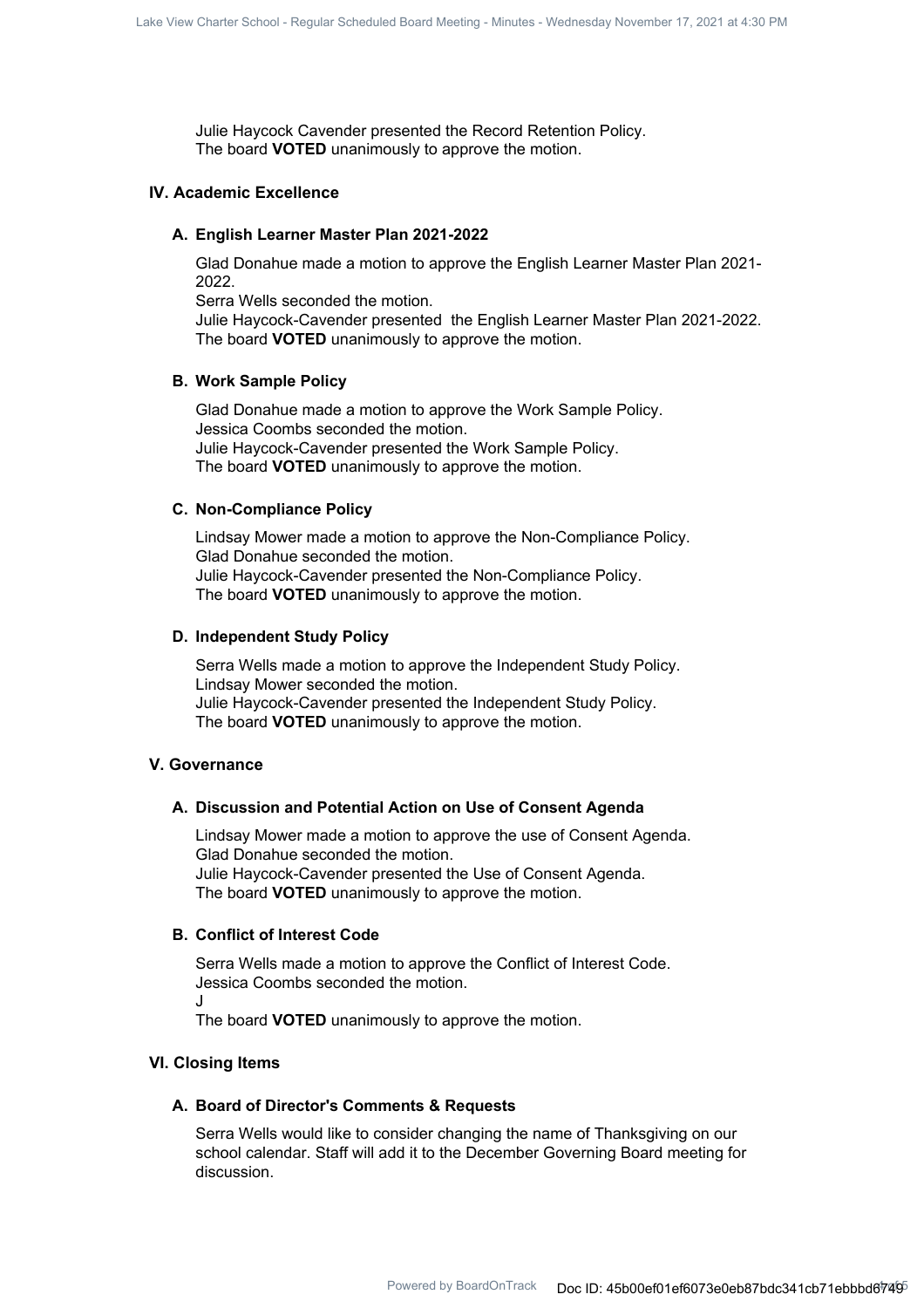Glad Donahue requested that staff post board meeting agendas and/or packets on social media.

#### **B. Announcement of Next Regular Scheduled Board Meeting**

Lindsay Mower announced the Next Regular Scheduled Board meeting is December 8, 2021 at 4:30 PM.

## **C. Adjourn Meeting**

Lindsay Mower made a motion to adjourn the meeting. Serra Wells seconded the motion. The board **VOTED** unanimously to approve the motion. There being no further business to be transacted, and upon motion duly made, seconded and approved, the meeting was adjourned at 5:51 PM.

Respectfully Submitted, Lindsay Mower

Prepared by: Katie Royer

Noted by: Billie adkins Board Secretary

Public Comment Rules: Members of the public may address the Board on agenda or non-agenda items through the teleconference platform, Zoom. Zoom does not require the members of the public to have an account or login. Please either utilize the chat option to communicate to the administrative team of your desire to address the Board or simply communicate orally your desire to address the Board when the Board asks for public comments. Speakers may be called in the order requests are received. Comments are limited to 2 minutes each, with no more than 15 minutes per single topic. If a member of the public utilizes a translator to address the Board, those individuals are allotted 4 minutes each. If the Board utilizes simultaneous translation equipment in a manner that allows the Board to hear the translated public testimony simultaneously, those individuals are allotted 2 minutes each. By law, the Board is allowed to take action only on items on the agenda. The Board may, at its discretion, refer a matter to school staff or calendar the issue for future discussion.

Note: The Governing Board encourages those with disabilities to participate fully in the public meeting process. If you need a disability-related modification or accommodation, including auxiliary aids or services, to participate in the public meeting, please contact the Governing Board Office at (530) 927-5137 at least 48 hours before the scheduled board meeting so every reasonable effort can be made to accommodate you. (Government Code § 54954.2; Americans with Disabilities Act of 1990, § 202 (42 U.S.C. § 12132)).